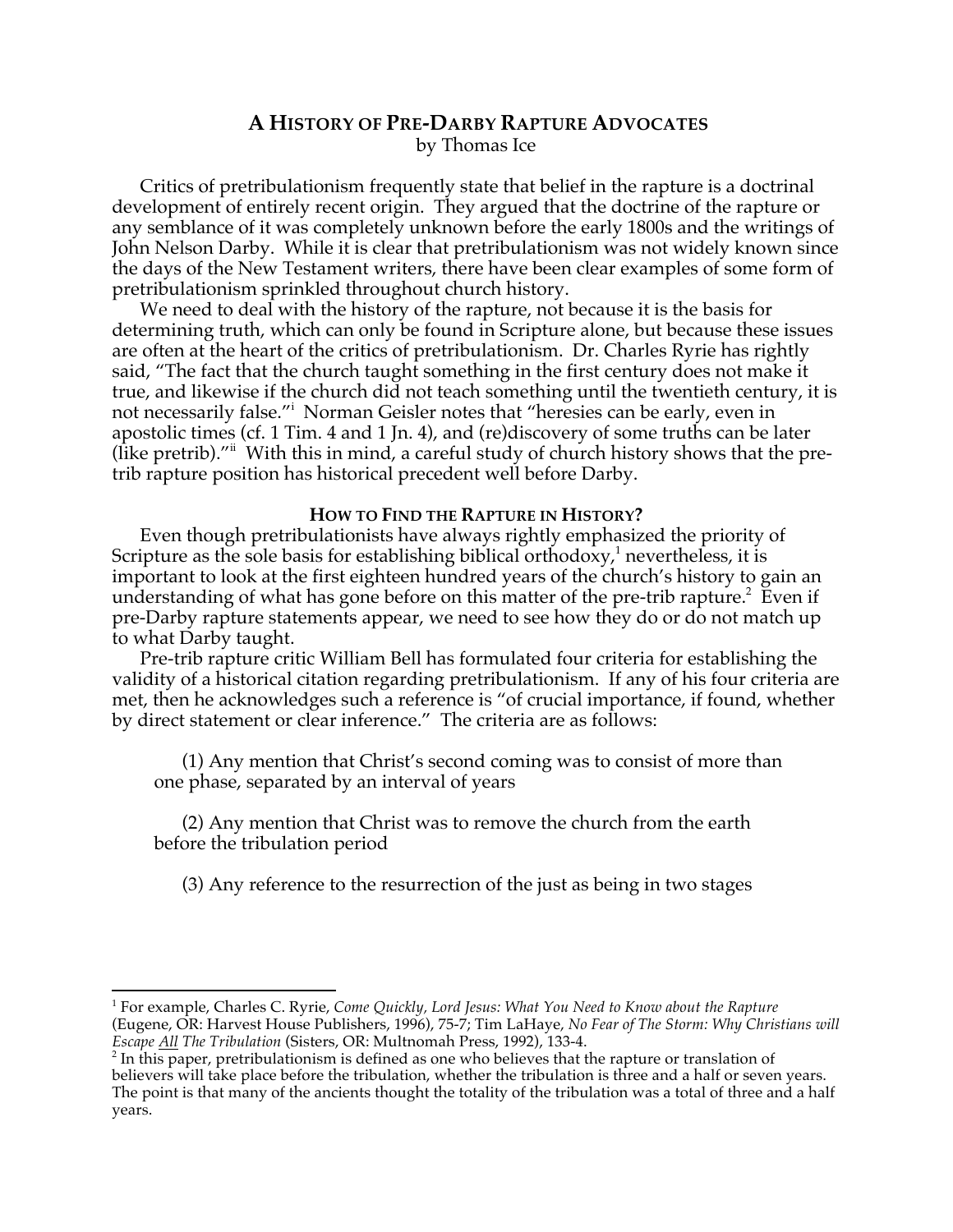(4) Any indication that Israel and the church were to be clearly distinguished, thus providing some rationale for a removal of Christians before God "again deals with Israel."3

Bell's criteria will be used to evaluate proposed pre-Darby rapture statements.

#### **The Shepherd of Hermas**

The post-apostolic writing known as *The Shepherd of Hermas* (ca. A.D. 140) speaks of a possible pretribulational concept of escaping the tribulation. In order to get the context, the passage will be cited at length.

1. The Fourth vision which I saw, brethren, twenty days after the former vision which came unto me, *for a type of the impending tribulation* ( $\epsilon i \zeta \tau \omega \pi o v$  $\tau$ ης θλίψεως της έπερχούμένης). I was going into the country by the Campanian Way. From the high road, it is about ten stades; and the place is easy for traveling. While then I am walking alone, I entreat the Lord that He will accomplish the revelations and the visions which He showed me through His holy Church, that He may strengthen me and may give repentance to His servants which have stumbled, that His great and glorious Name may be glorified, for that He held me worthy that He should show me His marvels. And as I gave glory and thanksgiving to Him, there answered me as it were the sound of a voice, 'Be not of doubtful mind, Hermas.' I began to question in myself and to say, 'How can I be of doubtful mind, seeing that I am so firmly founded by the Lord, and have seen glorious things?' And I went on a little, brethren, and behold I see a cloud of dust rising as it were to heaven, and I began to say within myself, 'Can it be that cattle are coming, and raising a cloud of dust?' for it was just about a stade from me. As the cloud of dust waxed greater and greater, I suspected that it was something supernatural. Then the sun shone out a little, and behold, I see a huge beast like a seamonster, and from its mouth fiery locusts issued forth. And the beast was about a hundred feet in length, and its head was as it were of pottery. And I began to weep, and to entreat the Lord *that He would rescue me from it* (*i*να με  $\lambda$ υτρώσηται έξ αύτου.). And I remembered the word which I had heard, 'Be not of doubtful mind, Hermas.' Having therefore, brethren, put on the faith of the Lord and called to mind the mighty works that He had taught me, I took courage and gave myself up to the beast. Now the beast was coming on with such a rush, that it might have ruined a city. I come near it, and, huge monster as it was, it stretcheth itself on the ground, and merely put forth its tongue, and stirred not at all until I had passed by it. And the beast had on its head four colours; black, then fire and blood colour, then gold, then white.

2. Now after I had passed the beast, and had gone forward about thirty feet, behold, there meeteth me a virgin arrayed as if she were going forth from a bride-chamber, all in white and with white sandals, veiled up to her forehead, and here head-covering consisted of a turban, and here hair was

<sup>&</sup>lt;sup>3</sup> William E. Bell, "A Critical Evaluation of the Pretribulation Rapture Doctrine in Christian Eschatology" (Ph.D. diss., New York University, 1967), 26–7.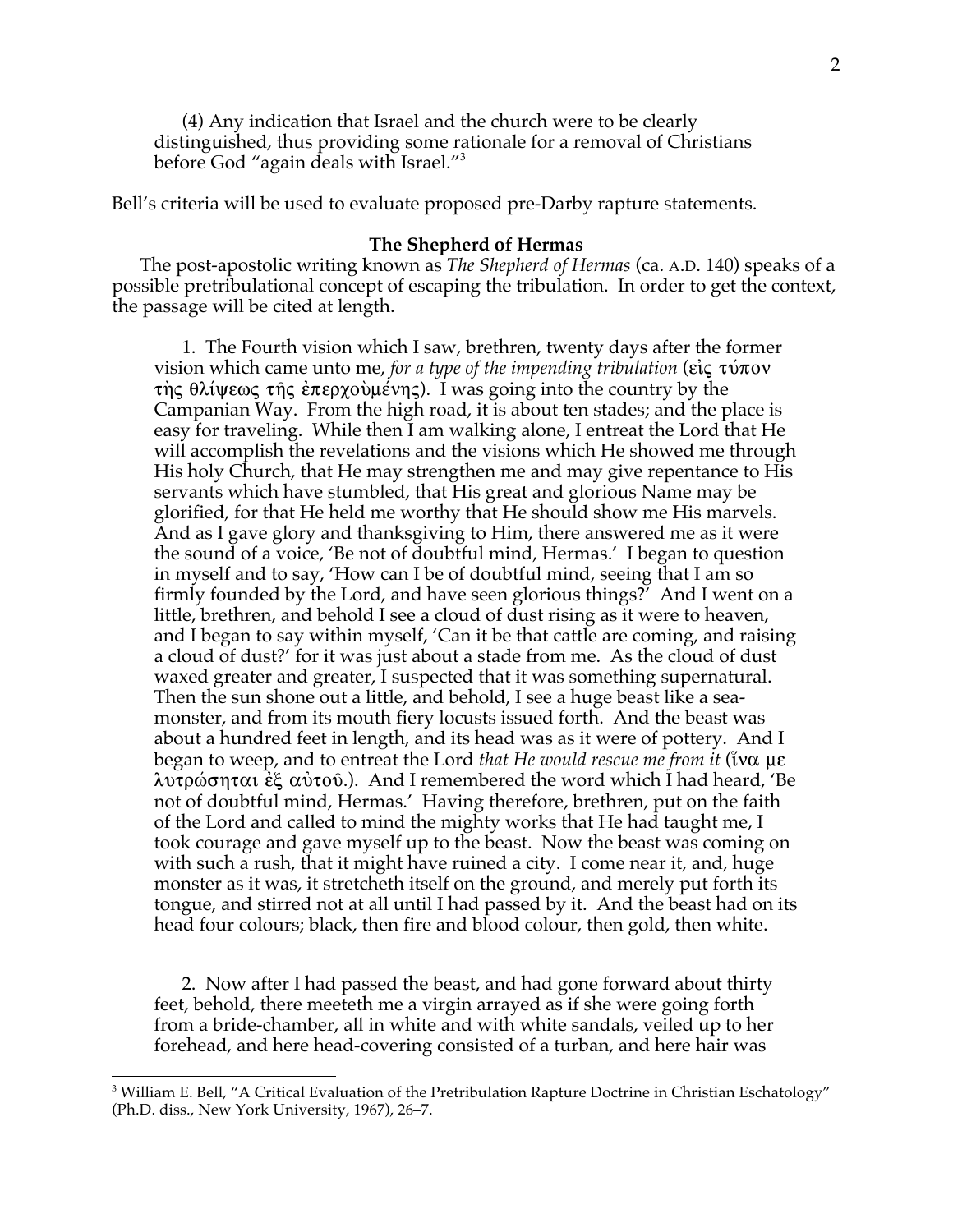white. I knew from the former visions that it was the Church, and I became more cheerful. She saluteth me, saying, 'Good morrow, my good man'; and I saluted her in turn, 'Lady, good morrow.' She answered and said unto me, 'Did nothing meet the?' I say unto her, 'Lady, such a huge beast, that could have destroyed whole peoples: but, by the power of the Lord and by His great mercy, *I escaped it* (αύτου εξέφυγον αυτό).' 'Thou did escape it well (Kαλῶνς ἐξέφυγες),' saith she, 'because thou didst cast thy care upon God, and didst open thy heart to the Lord, believing that thou canst be saved by nothing else but by His great and glorious Name. Therefore the Lord sent His angel, which is over the beasts, whose name is Segri, and *shut its mouth,*  that it might not hurt thee.<sup>4</sup> Thou hast escaped a great tribulation by reason of thy faith, and because, though thou sawest so huge a beast, thou didst not doubt in thy mind. Go therefore, and declare to the elect of the Lord His mighty works, and tell them that this beast is a type of the great tribulation which is to come. If therefore ye prepare yourselves beforehand, and repent (and turn) unto the Lord with you whole heart, ye shall be able to escape it, if your heart be made pure and without blemish, and if for the remaining days of your life ye serve the Lord blamelessly. Cast your cares upon the Lord and He will set them straight. Trust ye in the Lord, ye men of doubtful mind, for He can do all things, yea, He both turneth away His wrath from you, and again He sendeth forth His plagues upon you that are of doubtful mind. Woe to them that hear these words and are disobedient; it were better for them that they had not been born.'

3. I asked her concerning the four colours, which the beast had upon its head. Then she answered me and said, 'Again thou are curious about such matters.' 'Yes, lady,' said I, 'make known unto me what these things are.' 'Listen,' said she; 'the black is this world in which ye dwell; and the fire and blood colour showeth that this world must perish by blood and fire; *and the golden part are ye that have escaped from this world* (τὸς δὲ χρυσοῦν μέρος ὑμεῖς ejste/ oiJ ejkfugo/teß to\n ko/smon touvton.). For as the gold is tested by fire and is made useful, so ye also [that dwell in it] are being tested in yourselves. Ye then that abide and pass through the fire will be purified by it. For as the gold loses its dross, so ye also shall cast away all sorrow and tribulation, and shall be purified, and shall be useful for building of the tower. But the white portion is the coming age, in which the elect of God shall dwell; because the elect of God shall be without spot and pure unto life eternal. Wherefore cease not thou to speak in the ears of the saints. *Ye have now the symbolism also of the tribulation which is coming in power* (έχετε και τον τύπον της θλίψεως της  $\epsilon$ ρχομένης μεγάλης.). *But if ye be willing, it shall be nought* (εὸλν δὲ ὑμεῖς  $\theta$ ελήσητε, οὐδὲν ἔσται.). Remember ye the things that are written beforehand.' With these words she departed, and I saw not in what direction she departed; for a noise was made; and I turned back in fear, thinking that the beast was coming.<sup>5</sup>

<sup>&</sup>lt;sup>4</sup> Italics original.

<sup>5</sup> Italics added, unless otherwise indicated. *The Shepherd of Hermas,* 1.4.1–3, cited from J. B. Lightfoot and J. R. Harmer, editors, *The Apostolic Fathers: Revised Greek Texts with Introductions and English Translations*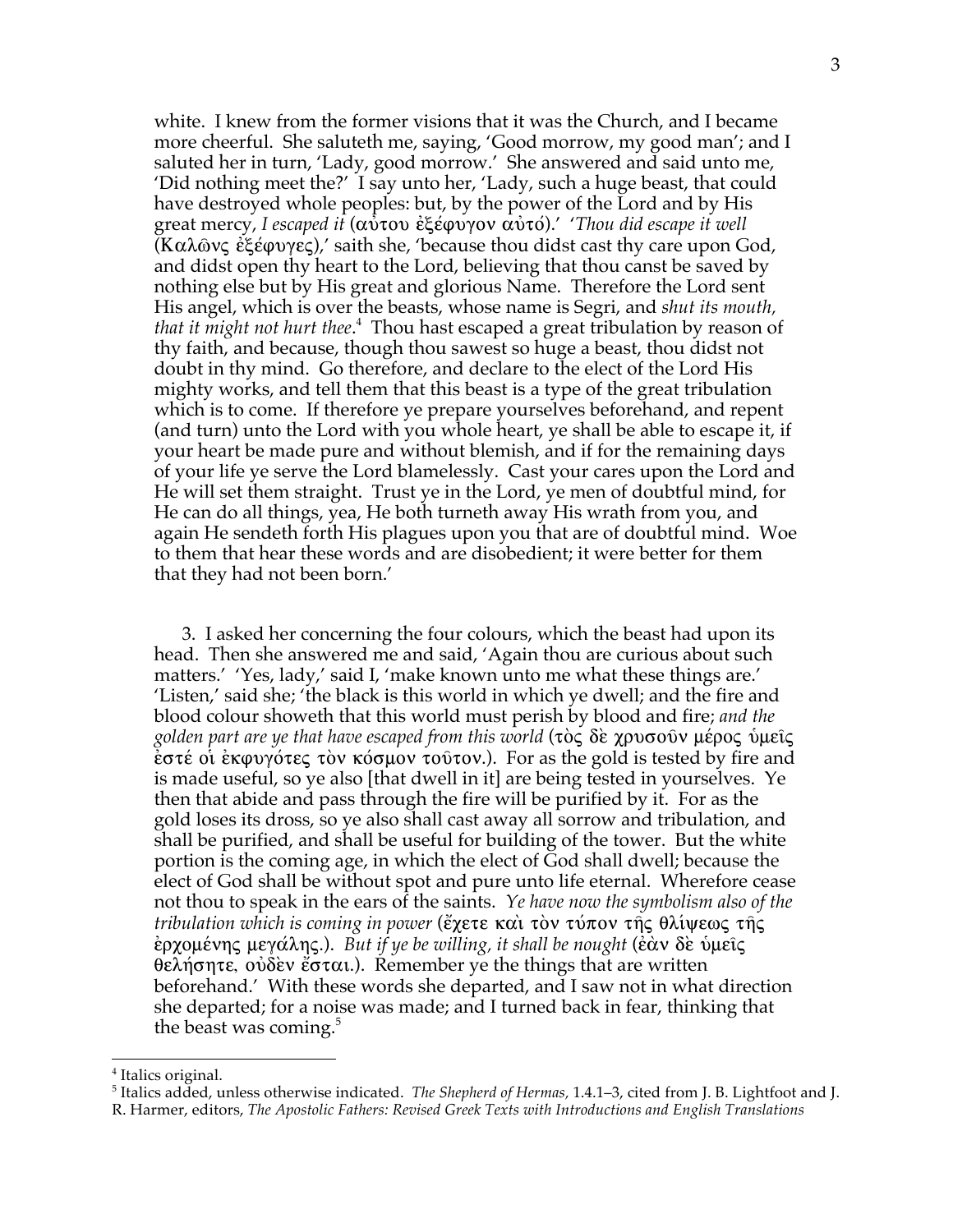While Hermas clearly speaks of escaping the tribulation, pretribulationists and nonpretribulationists tend to agree that he does not articulate a clear message similar to modern pretribulationism. Pre-trib scholar, John Walvoord argues that the central feature of pretribulationism is the doctrine of imminency and that is "a prominent feature of the doctrine of the early church."<sup>6</sup>

#### **IRENAEUS**

Some have thought that Irenaeus (c. 180) could be a pre-trib rapture statement since he actually speaks of the rapture: "the Church shall be suddenly caught up from this [the tribulation]," as noted below:

And therefore, when in the end the Church shall be suddenly caught up from this, it is said, "There shall be tribulation such as has not been since the beginning, neither shall be." For this is the last contest of the righteous, in which, when they overcome they are crowned with incorruption.<sup>7</sup>

However, the very next statement speaks of believers in the tribulation. When taken within the context of all of Irenaeus' writings on these subjects, it appears that he was not teaching pretribulationism.

## **IMMINENCY IN THE EARLY CHURCH**

Pretribulationists, such as Charles Ryrie define imminency as an event that is "'impending, hanging over one's head, ready to take place.' An imminent event is one that is always ready to take place."<sup>8</sup> Some have recognized that it is common for ante-Nicene writers to speak of an imminent return of Christ, especially during the first century after the Apostles.<sup>9</sup> Patristic scholar Larry Crutchfield argues that the early church fathers believed in what he calls "imminent intratribulationism." He summaries the views of pretribulational scholars on this issue as follows:

 <sup>(</sup>London: Macmillian and Co., 1891; reprint ed., Grand Rapids: Baker Book House, 1984), Greek text, 314– 6, English text, 419–21.<br><sup>6</sup> John F. Walvoord, *The Rapture Question,* revised and enlarged edition (Grand Rapids: Zondervan, 1979),

<sup>51.</sup>

<sup>7</sup> Alexander Roberts, James Donaldson, and A. Cleveland Coxe, *The Ante-Nicene Fathers: Translations of the* 

<sup>&</sup>lt;sup>8</sup> Ryrie, *Come Quickly*, 21–2.<br><sup>9</sup> Larry Crutchfield says, "Many of them, especially in the first century, did indeed make explicit statements which indicated a belief in the imminent return of Christ. The doctrine of imminency is especially prominent in the writings of the apostolic fathers. It is on the basis of Christ's impending return (e.g., *Didache*) and on the strength of the literal fulfillment of past prophecy (e.g., *Barnabas*), that they exhorted the Christian to live a life of purity and faithfulness." Crutchfield supports this statement with the following: "See for example Clement of Rome (*I Clement* XXIII; XXXIV-XXXV); Ignatius (*Epist. to Polycarp* I and III); *Didache* (XVI, 1); Hermas (*Shepherd: Similitudes* IX, Chaps. V, VII and XXVI); *Barnabas* (XXI). For fathers of the second century see Tertullian (*Apology* XXI); and Cyprian (*Treatises I,* 27). There are expressions of imminency even in those who expected certain events to occur before the end, as in Hippolytus (*Treat. On Christ and Antichrist* 5); and Lactantius (*Div. Instit*. XXV)." Larry V. Crutchfield, "The Early Church Fathers and the Foundations of Dispensationalism: Part VI—The Conclusion: Evaluating the Content of Early Dispensational Concepts" *The Conservative Theological Journal* (vol. 3, no. 9; August 1999), 194.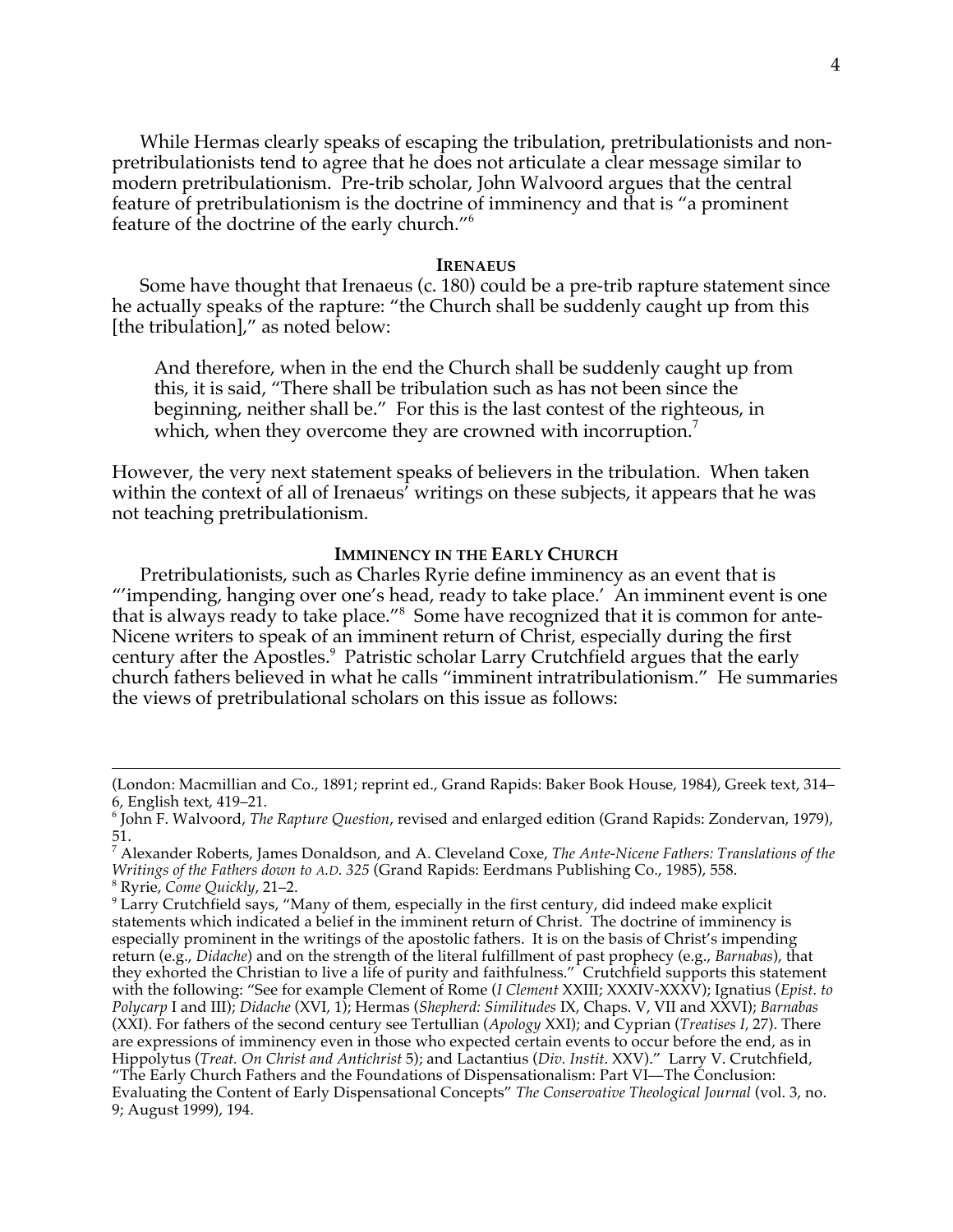`In sum, with few exceptions, the premillennial fathers of the early church believed that they were living in the last times. Thus they looked daily for the Lord's return. Even most of those who looked for Antichrist's appearance prior to the second advent, saw that event as occurring suddenly and just as suddenly being followed by the rescue and rapture of the saints by Christ. . . . This belief in the imminent return of Christ within the context of ongoing persecution has prompted us to broadly label the views of the earliest fathers, imminent intratribulationism. . . .

It should be noted that dispensationalists have neither said that the early church was clearly pretribulational nor that there are even clear individual statements of pretribulationism in the fathers. As Walvoord says, "the historical fact is that the early church fathers' view on prophecy did not correspond to what is advanced by pretribulationists today except for the one important point that both subscribe to the imminency of the rapture." This view of the fathers on imminency and in some the references to escaping the time of the tribulation constitute what may be termed, to borrow a phrase from Erickson, "seeds from which the doctrine of the pretribulational rapture could be developed . . ." Had it not been for the drought brought by Alexandrian allegorism and later by Augustine, one wonders what kind of crop those seeds might have yielded—before Darby and the nineteenth century.10

Historian Kurt Aland also sees the early church imminent expectation of the Lord's return.

Up until the middle of the second century, and even later, Christians did not live in and for the present, but they lived in and for the future; and this was in such a way that the future flowed into the present, that future and present became one—a future which obviously stood under the Lord's presence. It was the confident expectation of the first generations that the end of the world was not only near, but that it had really already come. It was the definite conviction not only of Paul, but of all Christian of that time, that they themselves would experience the return of the Lord.<sup>11</sup>

 $10$  Crutchfield, "Early Church Fathers—Part VI," 195–6. Crutchfield adds: "Some of the fathers like Hippolytus, Tertullian, Lactantius, and others, clearly had posttribulational elements in their views concerning the end times. But we have been unable to find an instance of the unequivocal classic posttribulationism taught today. Walvoord's assessment of the fathers' views on the tribulation is essentially correct. He says, "The preponderance of evidence seems to support the concept that the early church did not clearly hold to a rapture as preceding the end time tribulation period. Most of the early church fathers who wrote on the subject at all considered themselves already in the great tribulation. Accordingly Payne, as well as most other posttribulationists, takes the position that it is self-evident that pretribulationism as it is taught today was unheard of in the early centuries of the church. Consequently the viewpoint of the early church fathers is regarded by practically all posttribulationists, whether adherents of the classic view or not, as a major argument in favor of posttribulationism. However, the fact that most posttribulationists today do not accept the doctrine of imminency as the early church held it diminishes the force of their argument against pretribulationism" [see John F. Walvoord, *The Blessed* 

<sup>&</sup>lt;sup>11</sup> Kurt Aland, *A History of Christianity: From the Beginnings to the Threshold of the Reformation, vol. 1* (Philadelphia: Fortress Press, 1985), I, 87.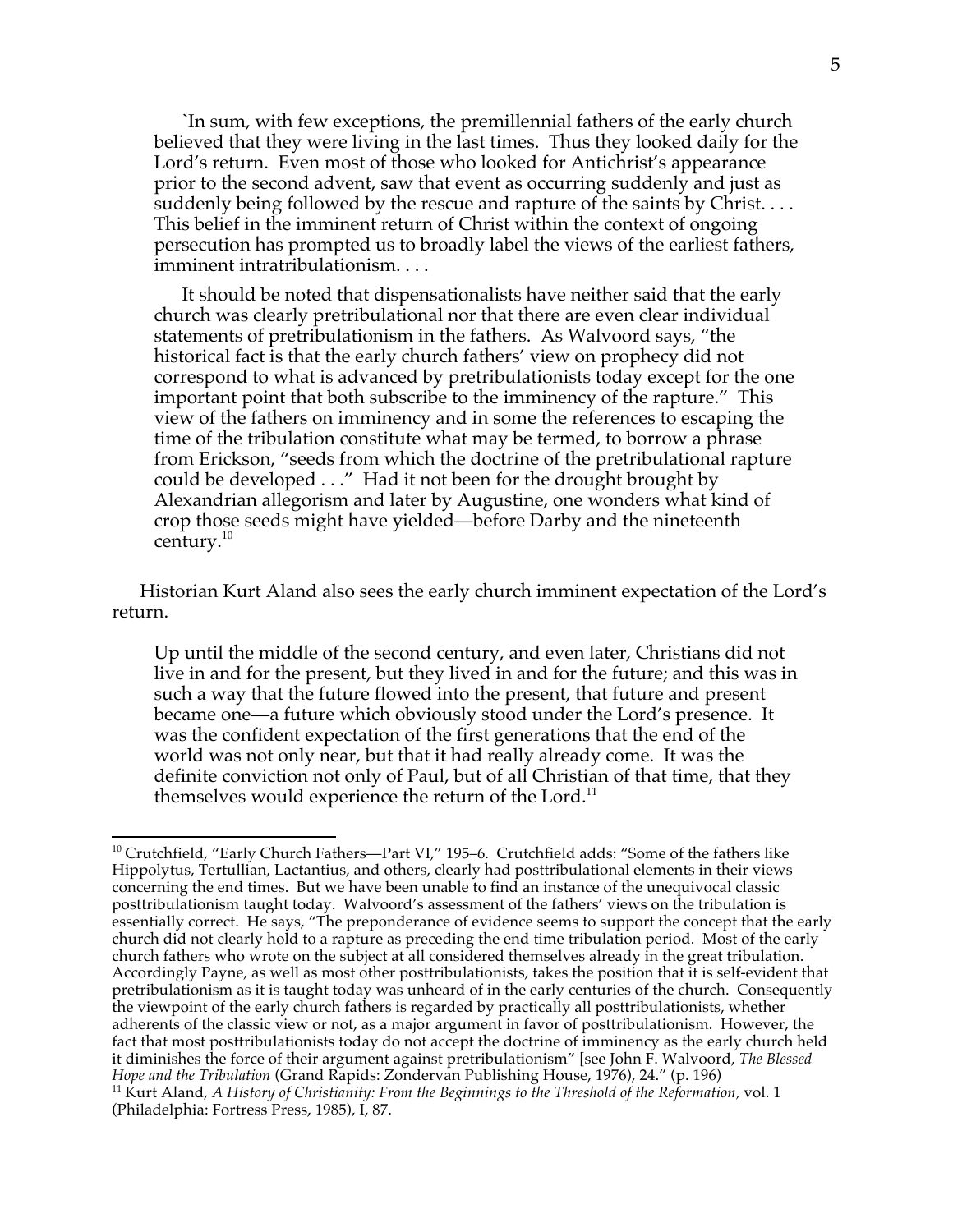Aland sees the decline of a true imminence that began around A.D. 150.

As soon as the thought of a postponement of the Parousia was uttered once and indeed not only incidentally, but thoroughly presented in an entire writing—it developed its own life and power. At first, people looked at it as only a brief postponement, as the Shepherd of Hermas clearly expresses. But soon, as the end of the world did not occur, it was conceived of as a longer and longer period, until finally—his is today's situation nothing but the thought of a postponement exists in people's consciousness. Hardly any longer is there the thought of the possibility of an imminent Parousia. Today we live with the presumption—I would almost say *from* the presumption that this world is going to continue; it dominates our consciousness. Practically, we no longer speak about a postponement, but only seldom does the idea of the end of the world and the Lord's return for judgment even occur to us; rather, it is pushed aside as annoying and disturbing—in contrast to the times when faith was alive. It is very characteristic that in ages when the church flourishes, the expectation of the end revives—we think of Luther; we think of Pietism. If we judge our present time by its expectation of the future.<sup>12</sup>

Posttribulationists like J. Barton Payne also admit that the early fathers held to an imminency viewpoint. He surmises:

It must therefore be concluded that the denial of the imminence of the Lord's coming on the part of post-tribulationists who have reacted against dispensationalism is not legitimate. . . .

Belief in the imminency of the return of Jesus was the uniform hope of the early church; and it was only with the rise of a detailed application of Bible prophecy, at the close of the second century, to yet future history that its truth was questioned.<sup>13</sup>

## **PSEUDO-EPHRAEM**

Another possible the pre-trib rapture statement can be found in a sermon preached by Pseudo-Ephraem entitled *On the Last Times, the Antichrist, and the End of the World* or a *Sermon on the End of the World* as early as the fourth through seventh century A.D. The sermon is considered to be "one of the most interesting apocalyptic texts of the early Middle Ages."<sup>14</sup> The sermon contains about 1,500 Latin words. Concerning the timing of the rapture it reads:

We ought to understand thoroughly therefore, my brothers, what is imminent or overhanging. . . . Why therefore do we not reject every care of earthly actions and prepare ourselves for the meeting of the Lord Jesus Christ, so that

<sup>&</sup>lt;sup>12</sup> Aland, *History of Christianity*, I, 92.<br><sup>13</sup> J. Barton Payne, *The Imminent Appearing of Christ* (Grand Rapids: William B. Eerdmans Publishing Co., 1962), 102.

<sup>14</sup> Paul J. Alexander, *The Byzantine Apocalyptic Tradition* (Berkeley: University of California Press, 1985), 136.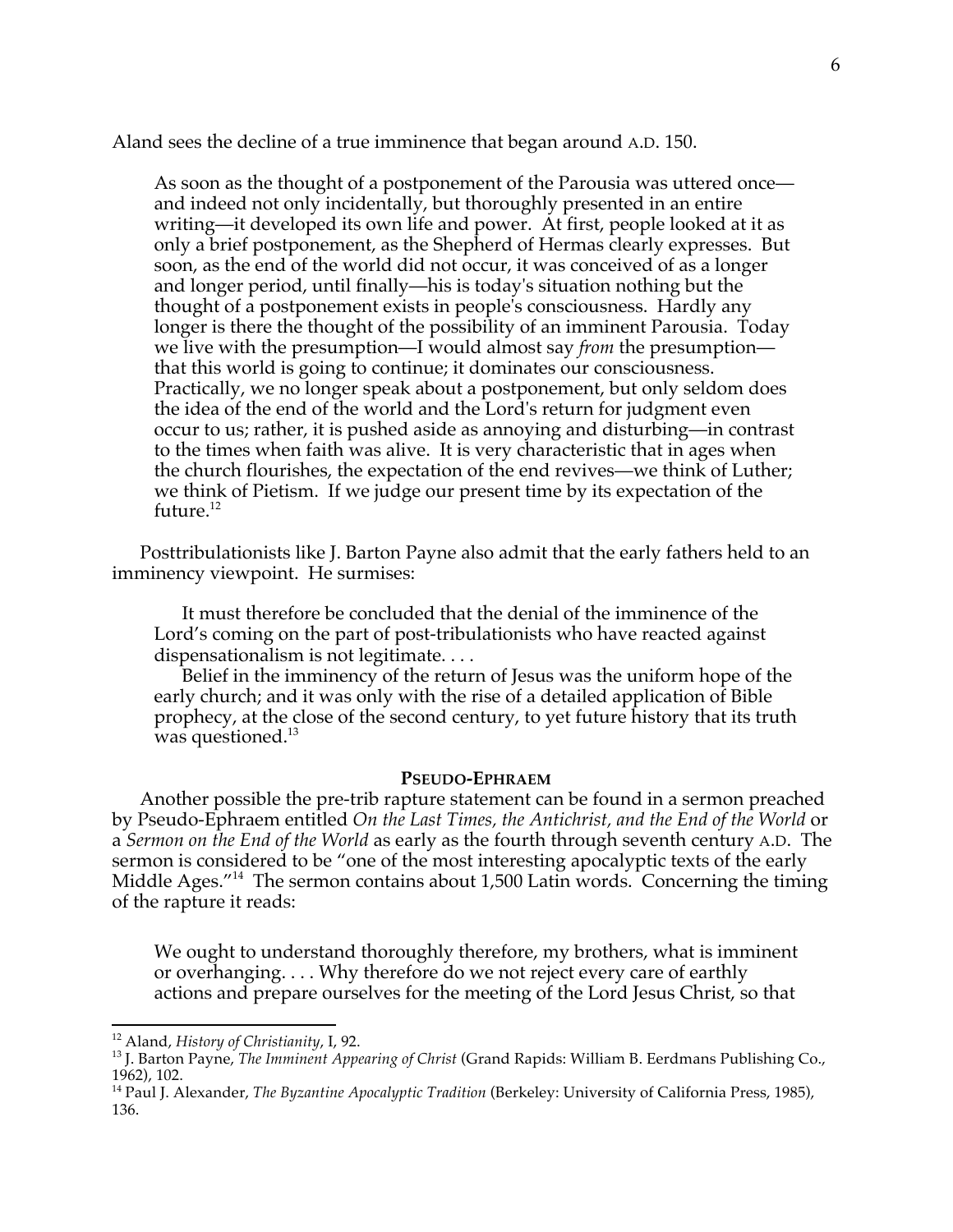he may *draw us from* the confusion, which overwhelms all the world? . . . For all the saints and elect of God are gathered together *before the tribulation*, which is to come, and are taken to the Lord, in order that they may not see at any time the confusion which overwhelms the world because of our sins.  $(italics added)<sup>15</sup>$ 

Pseudo-Ephraem presents at least three important features found in modern pretribulationism:

(1) there are two distinct comings: the return of Christ to rapture the saints, followed later by Christ's Second Advent to the earth,

(2) a defined interval between the two comings, in this case three and one-half years, and

(3) a clear statement that Christ will remove the church from the world before the tribulation.<sup>16</sup>

The fact that Pseudo-Ephraem placed the rapture 3 ½ years before the tribulation is not an argument for midtribulationism because it appears that for him the entire tribulation was only 3 ½ years in duration. (Even J. N. Darby originally believed that the rapture would occur  $3\frac{1}{2}$  years before the second coming).<sup>17</sup> Pseudo-Ephraem's pretribulationism was formulated and preached possibly as early as A.D. 373.

Posttribulational scholar Bob Gundry wrote an objection to Pseudo-Ephraem's sermon as a pre-trib statement. He concluded: "Pseudo-Ephraem urges Christians to forsake worldliness in preparation for meeting Christ when he returns after the great tribulation. Meanwhile Christian evangelism is taking people to the Lord and gathering them into the Church. . . . This interpretation . . . [puts] the resurrection of Christians and their meeting Christ at his coming after the tribulation to destroy the Antichrist, making imminent the advent of Antichrist rather than that of Christ."<sup>18</sup>

Pretribulationist Thomas Ice penned a rejoinder to Gundry's critique. Ice notes that Gundry did not establish that Pseudo-Ephraem ever used "gather" in an evangelistic way as he contends. Further Ice notes that the late Paul Alexander, the Byzantine

<sup>&</sup>lt;sup>15</sup> An English translation of the entire sermon can be found on the Internet at the following: www.pre-

<sup>&</sup>lt;u>trib.org/article-view.php?id=169</u>.<br><sup>16</sup> Timothy J. Demy and Thomas D. Ice, "The Rapture and Pseudo-Ephraem: An Early Medieval Citation,"

*Bibliotheca Sacra* 152 (July–September 1995), 12.<br><sup>17</sup> Jonathan David Burnham said, "Until at least 1845 Darby taught that the rapture would occur threeand-a-half years before the second coming. He connected the rapture with the casting out of Satan from heaven in Revelation 12, an event he believed triggered the 'great tribulation' period." Burnham, "The Controversial Relationship Between Benjamin Wills Newton and John Nelson Darby" (PhD thesis,

<sup>&</sup>lt;sup>18</sup> Bob Gundry, *First the Antichrist: Why Christ Won't Come Before The Antichrist Does* (Grand Rapids: Baker Books, 1997), 188.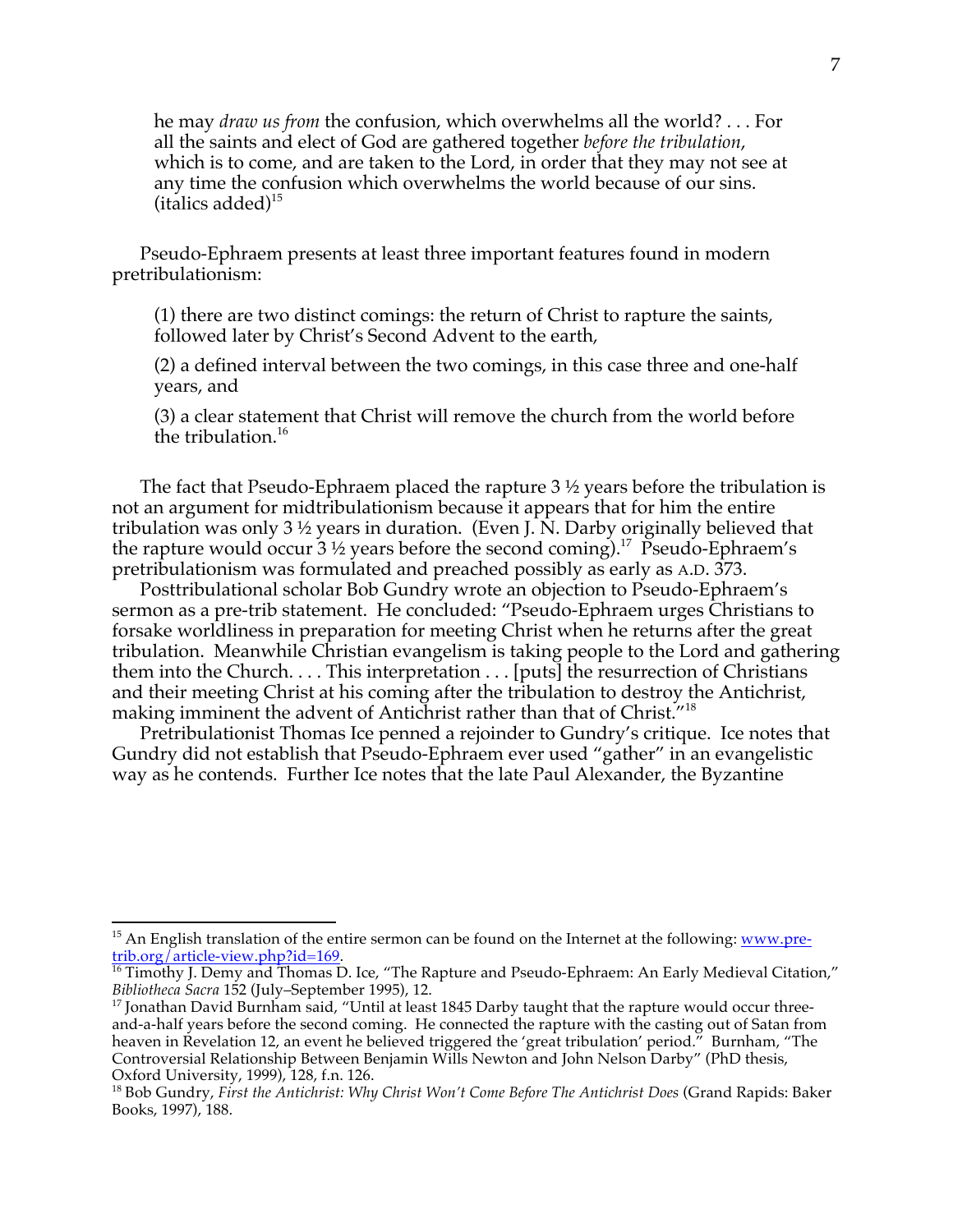scholar who first published this statement in one of his books, <sup>19</sup> "understood this disputed passage as a pretribulational transportation."<sup>20</sup>

### **BROTHER DOLCINO**

In A.D. 1260 a man named Gerard Sagarello (d. 1300) founded a group known as the Apostolic Brethren in northern Italy. He founded this order after he was turned down for membership by the Franciscan order.

At that time it was against church law to form any new ecclesiastical order, so the Apostolic Brethren were subjected to severe persecution. In 1300, Gerard was burned at the stake, and a man named Brother Dolcino<sup>21</sup> took over leadership of the movement. Under his hand, the order grew and eventually numbered in the thousands. End-time prophecy evidently held an important place in the study and teaching of the Apostolic Brethren.

Brother Dolcino died in 1307, and in 1316 an anonymous notary of the diocese of Vercelli in northern Italy wrote a brief treatise in Latin that set forth the deeds and beliefs of the Apostolic Brethren. This treatise was called *The History of Brother Dolcino*. Francis Gumerlock, a non-pretribulationist, is the individual who recently discovered the Brother Dolcino rapture teaching.

At one point in the treatise on the Apostolic Brethren the following paragraph appears:

Again, [Dolcino believed and preached and taught] that within those three years Dolcino himself and his followers will preach the coming of the Antichrist. And that the Antichrist was coming into this world within the bounds of the said three and a half years; and after he had come, then *he [Dolcino] and his followers would be transferred into Paradise*, in which are Enoch and Elijah. And in this way they will be *preserved unharmed from the persecution of Antichrist.* And that then Enoch and Elijah themselves would descend on the earth for the purpose of preaching [against] Antichrist. Then they would be killed by him or by his servants, and thus *Antichrist would reign for a long time*. But when the Antichrist is dead, Dolcino himself, who then would be the holy pope, and his preserved followers, will descend on the earth, and will preach the right faith of Christ to all, and will convert those who will be living then to the true faith of Jesus Christ."<sup>22</sup>

<sup>&</sup>lt;sup>19</sup> Paul J. Alexander, *The Byzantine Apocalyptic Tradition,* edited with an introduction by Dorothy deF.<br>Abrahamse (Berkeley: University of California Press, 1985), 210.

 $20$  Thomas Ice, "Afterword: A Response by Thomas Ice to the Gundry Critique" in Thomas Ice and Timothy J. Demy, eds., *The Return: Understanding Christ's Second Coming* (Grand Rapids: Kregel Publications, 1999), 72.<br><sup>21</sup> Most of the material on Brother Dolcino has been gleaned from Francis Gumerlock, "A Rapture Citation

in the Fourteenth Century," *Bibliotheca Sacra* (vol. 159, no. 635; July–September 2002), 349–62. For more on Brother Dolcino see L. Mariotti, *A Historical Memoir of Fra Dolcino and His Times: Being an Account of a General Struggle for Ecclesiastical Reform, and of An Anti-Heretical Crusade in Italy, in the Early Part of the Fourteenth Century* (London: Longman, Brown Green and Longmans, 1853). Decima L. Douie, *The Nature and the Effect of the Heresy of the Fraticelli* (Manchester: The University of Manchester Press, 1932). Marjorie Reeves, *The Influence of Prophecy in the Later Middle Ages: A Study in Joachimism* (Oxford: Oxford University Press, 1969), 243–8, 318, 414–5, 487.<br><sup>22</sup> Gumerlock, "A Rapture Citation," 354–5.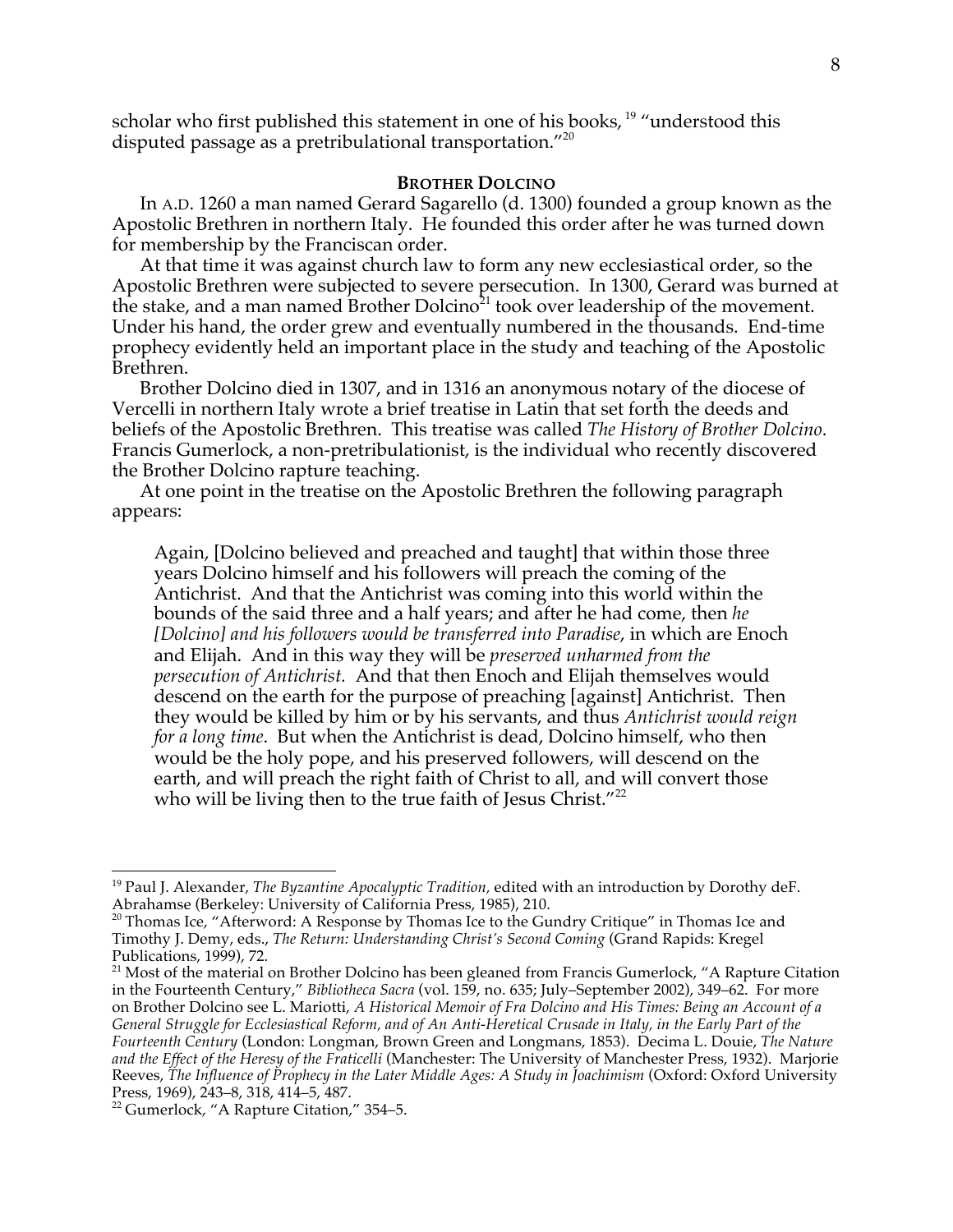Several points in this statement are very similar to modern pretribulationism.

—The Latin word *transferrentur*, meaning "they would be transferred," is the same word used by medieval Christians to describe the rapture of Enoch to heaven.

—The subjects of this rapture were to be Brother Dolcino and his followers. This was not a partial rapture theory because Brother Dolcino considered the Apostolic Brethren to be the true church in contrast to the Roman Catholic Church.

—The purpose of the rapture was to preserve the people from the persecution of the Antichrist.

—The text presents the "transference" of believers to heaven and the "descent" of believers from heaven as two separate events.

—The text also shows that quite a long gap of time must intervene between the rapture of the saints to heaven and the return of the saints from heaven.<sup>23</sup>

Gumerlock clearly believes that this is a pre-trib rapture statement. He concludes:

This paragraph from *The History of Brother Dolcino* indicates that in northern Italy in the early fourteenth century a teaching very similar to modern pretribulationalism was being preached. Responding to distressing political and ecclesiastical conditions, Dolcino engaged in detailed speculations about eschatology and believed that the coming of the Antichrist was imminent. He also believed that the means by which God would protect His people from the persecution of the Antichrist would be through a translation of the saints to paradise. $24$ 

It appears that Joachimist scholar Marjorie Reeves also saw a rapture associated with Dolcino. She says of the Apostolic Brethren: "They would preach the immediate advent of Antichrist, and when he appeared Dolcino and his followers would be removed to Paradise, while Elijah and Enoch descended to combat. When Antichrist was disposed of, they would descend again to convert all nations."25 The Dolcino statement very well appears to have been some form of a two-stage coming, a rapture followed by a time of tribulation concluding with the prior raptured saints returning at the second coming. However, such a view falls short of Darby's developed form of a rapture within a dispensational, futurist framework.

## **THOMAS COLLIER**

Frank Marotta, a brethren researcher, believes that Thomas Collier (d. 1691) in 1674 makes reference to a pretribulational rapture, but rejects the view,<sup>26</sup> thus showing his

<sup>&</sup>lt;sup>23</sup> Gumerlock, "A Rapture Citation," 356–9.<br><sup>24</sup> Gumerlock, "A Rapture Citation," 361.<br><sup>25</sup> Reeves, "Influence of Prophecy," 246.<br><sup>25</sup> Frank Marotta, *Morgan Edwards: An Eighteenth Century Pretribulationist* (Morganville, Publishers, 1995), 10–2.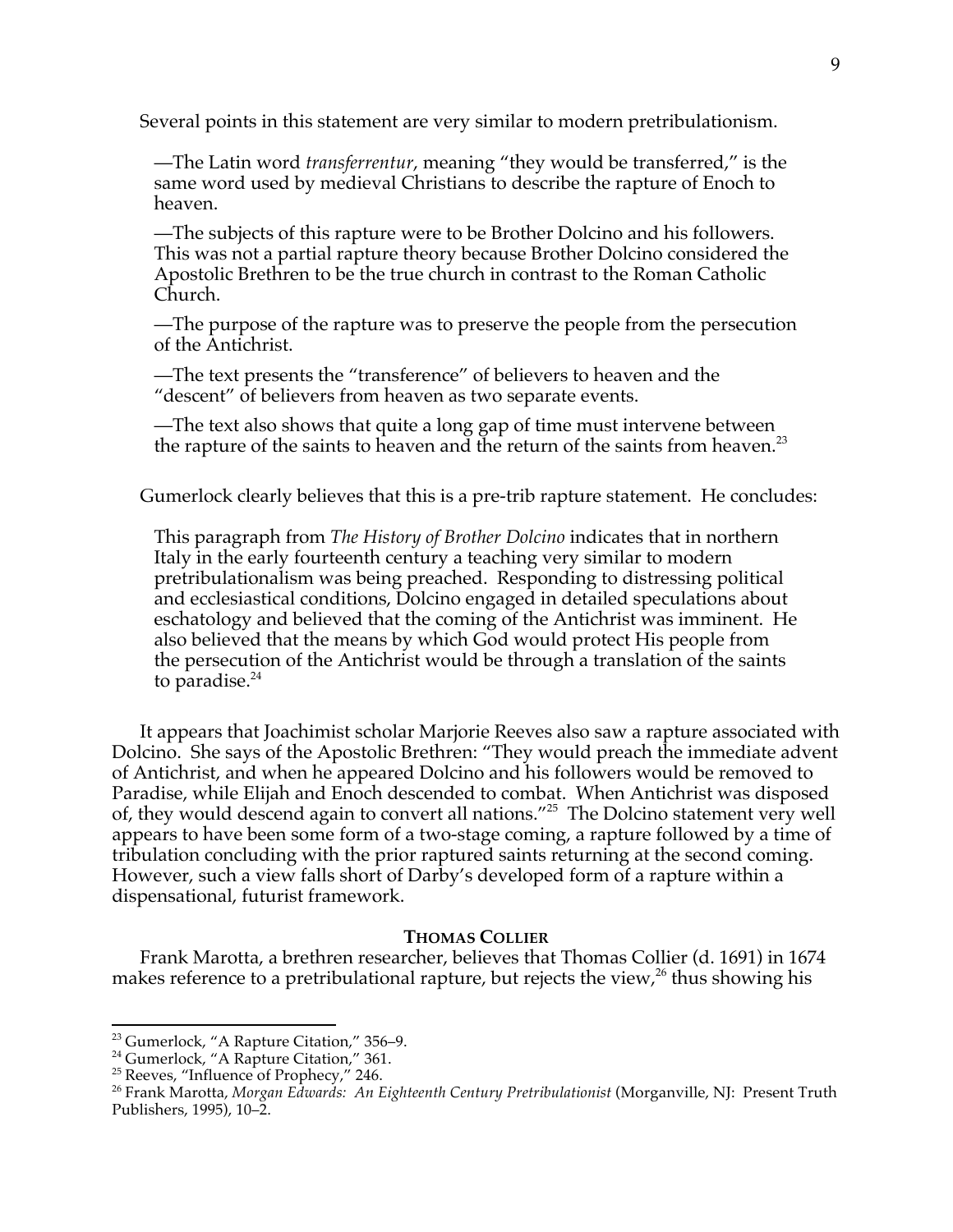awareness that such a view was being taught in the late seventeenth century. Collier in *The Body of Divinity*<sup>27</sup> says the following:

7. *Quest*. At what time may we suppose the Saints shall be raised? at his first appearing in the Clouds of Heaven? or at the entrance of the thousand years? or after the thousand years are finished?

*Ans*. Very probably at the entrance of the 1000 years, and that for these reasons.

1. Because it is not likely that they should be raised before the Nations are subdued and the new Heavens and new Earth prepared.

2. The Scripture saith, that it shall be at the sound of the last Trump, . . . We may groundedly suppose that after Christ's appearing in the work, he may ascend and descend often.<sup>28</sup>

"Collier certainly *considered* the idea of a pretribulation rapture. If the saints were raised when Christ appears and this is prior the fulfillment of the bulk of Revelation, it is pretribulational" explains Marotta. "Whether anyone actually held to the pretribulational view contemporary to Collier, or this was just an exercise of the mind, we cannot say."<sup>29</sup>

If this is a pre-trib rapture statement, it was hardly recognized as such at the time. It is true that Collier had a futurist view of Revelation, which was rare to non-existent in his day. As Marotta says, "Collier was clearly posttribulational." Even if this were a pre-trib statement, it had no known impact at the time.

## **JOHN ASGILL**

There is the interesting case of John Asgill (1659–1738), who wrote a book in 1700 about the possibility of translation (i.e. rapture) without seeing death.<sup>30</sup> As a result of writing this book, Asgill was removed from the Irish parliament in 1703 and then from the English parliament in 1707. "His book had been examined and pronounced blasphemous, and had been burnt by order of the House without his having been heard in its defense."31 Asgill spent the last thirty years of his life in prison because of his book on the rapture. This would tend to throw cold water on anyone desiring to make known their thoughts on the rapture.

 <sup>27</sup> Thomas Collier, *The Body of Divinity, Or, a Confession of Faith, Being the substance of Christianity: Containing the most Material things relating to Matters both of Faith and Practise* (London: Nath. Crouch, 1674), 606 pages. This writer found a copy at the British Library.<br><sup>28</sup> Collier, *Body of Divinity*, 585–6.

<sup>&</sup>lt;sup>29</sup> Marotta, *Morgan Edwards*, 10.<br><sup>30</sup> The entire title of Asgill's work is as follows: *An argument proving, that according to the covenant of Eternal Life revealed in the Scriptures, Man may be translated from hence into that Eternal Life, without passing through Death, although the Human Nature of Christ himself could not be thus translated till he had passed through Death*

<sup>&</sup>lt;sup>31</sup> William Bramley-Moore, *The Church's Forgotten Hope or, Scriptural Studies on the Translation of the Saints* (Glasgow: Hobbs & Co., 1905), 322.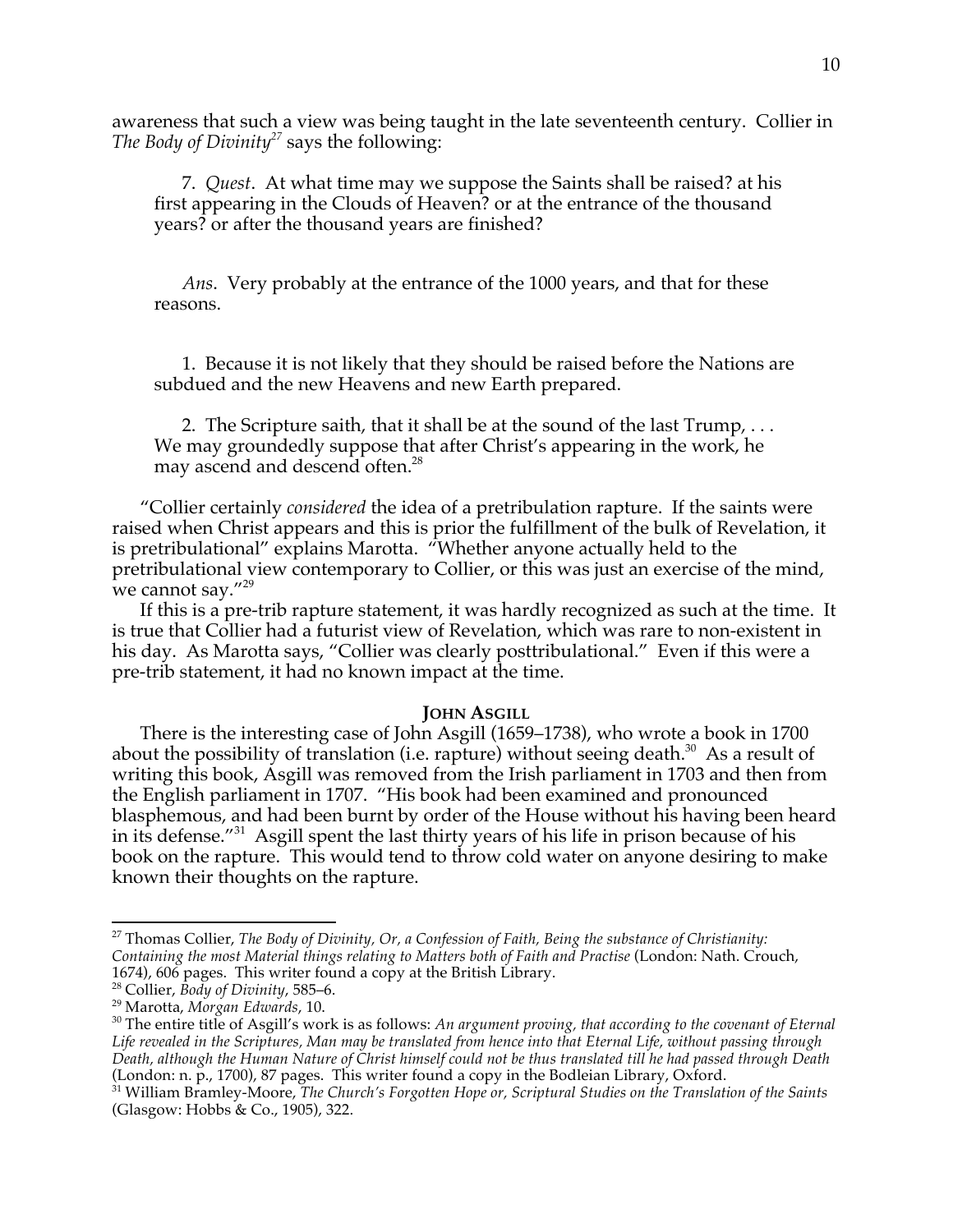Asgill did not relate the possible any-moment translation to the tribulation or any other prophetic event. Thus, his view could hardly be call any form of pretribulationism. William Bramley-Moore said, "But he did not hold the truth in its relation to other truths. He was looking for an *individual* translation, on which he expressed himself somewhat strongly, and to which he did not attain; for he failed to understand that the promised change or translation of the saints is not to be that of solitary individuals, but of a corporate body."<sup>32</sup>

#### **MORGAN EDWARDS**

One of the clearest references to a pretribulation rapture before the time of Darby came from a Welsh Baptist named Morgan Edwards (1722–95). Edwards was born in Trevethin parish, Pontypool, Wales, <sup>33</sup> and likely heard George Whitfield preach as a young student at Trosnant Academy in Trevethin parish, Wales.<sup>34</sup> He was a founder of the Ivy League school, Brown University and graduated from Bristol Baptist College or Bristol Academy in Bristol, England in 1744.<sup>35</sup> He served several small Baptist congregations in England for seven years, before moving to Cork, Ireland, where he pastored for nine years. Edwards emigrated to America and in May 1761 became pastor of the Baptist Church in Philadelphia in the American colonies,  $36$  upon the recommendation of the famous hyper-Calvinist John Gill  $(1697–1771).$ <sup>37</sup> After the Revolutionary War (he was the only known Baptist clergy of Tory persuasion), Edwards became an educator and the premier Baptist historian of his day. He was awarded an honorary Master of Arts degree in 1762 by the College of Philadelphia.<sup>38</sup> His major work *Materials Toward A History of the Baptists* is an important seminal work outlining American Baptist history of the era.<sup>39</sup> Edwards co-founded the first Baptist college in the Colonies, Rhode Island College, which we know today as Brown University of the Ivy League.<sup>40</sup>

As was typical of early American Colonists, Edwards experienced significant tragedy in his life. He outlived two wives and most of his children. During a "dark period" in his life, he ceased attending church, took to drink and was excommunicated from his church. "After making repeated efforts to be restored, he was received into the church on October 6, 1788, and thereafter lived an exemplary life."41 Baptist historian Robert Torbet described Edwards as "a man of versatility, being both a capable leader for many years and a historian of some importance. In temperament he was eccentric and choleric.  $\dots$  With all of his varied gifts, he was always evangelistic in spirit."<sup>42</sup> Another historian similarly says of Edwards:

<sup>&</sup>lt;sup>32</sup> Bramley-Moore, *Church's Forgotten,* 327.<br><sup>33</sup> Thomas R. McKibbens, Jr. and Kenneth L. Smith, *The Life and Works of Morgan Edwards* (New York: Arno Press, 1980), 2.<br><sup>34</sup> McKibbens and Smith, *Morgan Edwards*, 5–6.

<sup>&</sup>lt;sup>35</sup> McKibbens and Smith, *Morgan Edwards*, 6–10. See also John S. Moore, "Morgan Edwards: Baptist Statesman," *Baptist History and Heritage* (vol. VI; no. 1; January 1971), 24–33; Roger Hayden, "Bristol <sup>36</sup> "Edwards, Morgan" in John McClintock & James Strong, Cyclopedia of Biblical, Theological, and

Ecclesiastical Literature, XII vols, (Grand Rapids: Baker Book House, 1981 [1867-87]), III:69.<br><sup>37</sup> McKibbens and Smith, *Morgan Edwards*, 13–4.<br><sup>38</sup> McKibbens and Smith, *Morgan Edwards*, 16.<br><sup>40</sup> McKibbens and Smith, *Mo*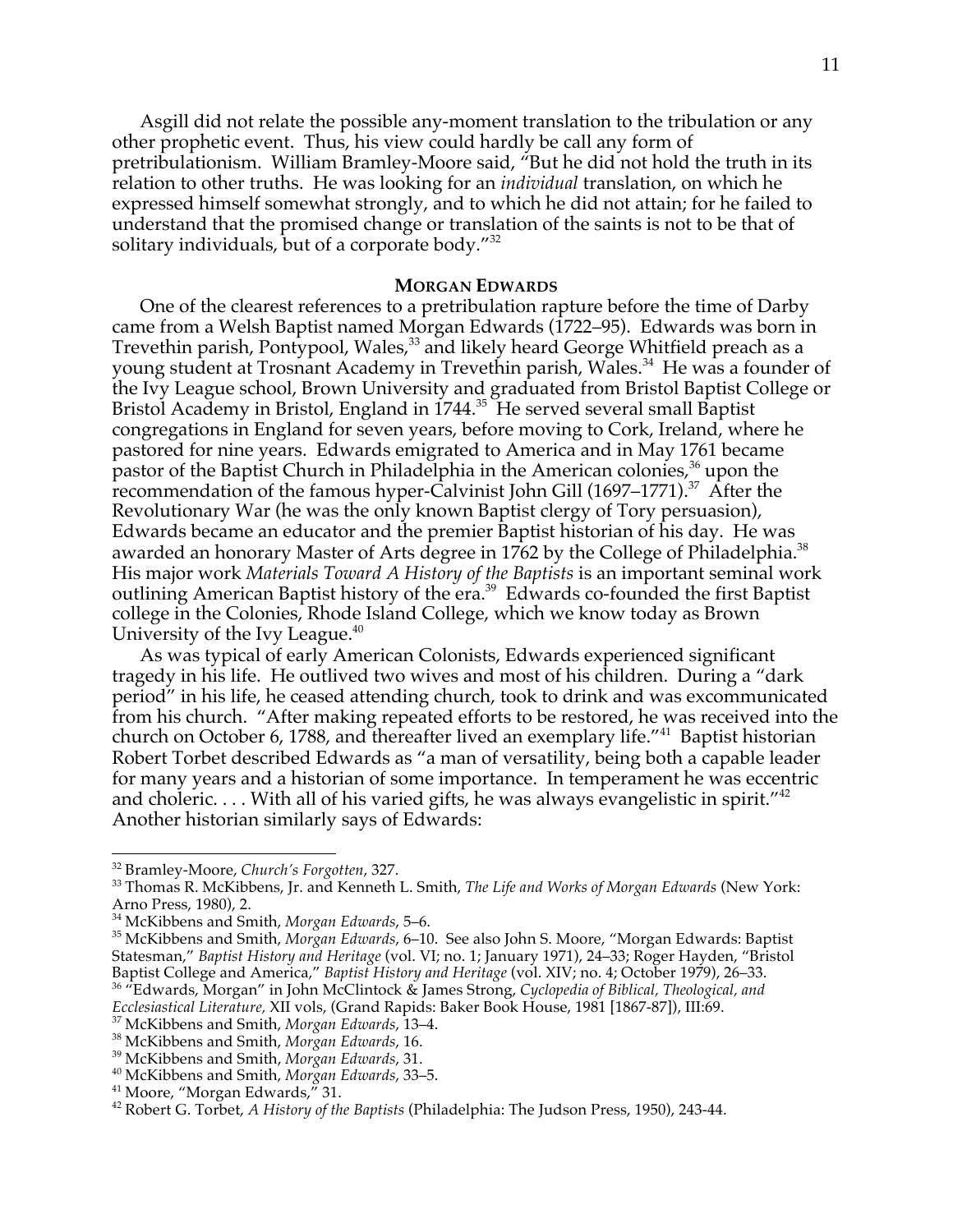Scholarly, laborious, warm-hearted, eccentric, choleric Morgan Edwards, one of the most interesting of the early Baptist ministers of our country and one of those most deserving of honor. His very faults had a leaning toward virtues side, and in good works he was exceeded by none of his day, if indeed by any of any day. . . . He was an able preacher and a good man, but not always an easy man to get on with.<sup>43</sup>

Edwards first wrote about his pre-trib beliefs in  $1742<sup>44</sup>$  as a student at Bristol College in order to fulfill an assignment.  $\overline{a}$  will do my possible: and in the attempt will work by a rule you have often recommended, viz. 'to take the scriptures in a literal sense, except when that leads to contradiction or absurdity.' . . . Very able men have already handled the subject in a mystical, or allegorical, or spiritual way."<sup>45</sup> Edward's work was first written in Latin during his student days (1742), so years later when it was published (1788) he must have translated it into English *verbatim*, thus reflecting his thoughts from 1742.

Historian John Moore, quoting from Rev. William Rogers' sermon at Edwards funeral said, "There was nothing uncommon in Mr. Edwards' person; but he possessed an original genius."46 Thus, as an original thinker, Edwards apparently saw his views flowing from a literal reading of the Bible. Also, like Darby, Edwards developed these views early in life. Edwards was between the ages of 20–22, while Darby was about 27 years old. Both men held their view throughout their lives.

Almost a century before Darby developed and popularized a view of the second coming of Christ known as pretribulationism, or the view that Christian believers will be raptured or translated to heaven with Christ before the events of the tribulation, Edwards taught an amazingly similar view. Like Darby, his views on this matter were developed during an early phase of his life.<sup>47</sup>

Edwards saw a distinct rapture three-and-a-half years before the start of the millennium. He taught the following about the rapture:

# II. *The distance between the first and second resurrection will be somewhat more than a thousand years.*

I say, *somewhat more—,* because the dead saints will be raised, and the living changed at Christ's "appearing in the air" (I Thes. iv. 17); and **this will be about three years and a half before the** *millennium,* as we shall see hereafter: but will he and they abide in the air all that time? No: they will ascend to

 <sup>43</sup> Henry C. Vedder, *A Short History of the Baptists* (Philadelphia: The American Baptist Publishing Society, 1907), 232.

<sup>&</sup>lt;sup>44</sup> McKibbens and Smith note that Edwards first wrote his work on eschatology in Latin, which is dated at 1742. Edwards attended Bristol College from 1742 till 1744. Edwards says at the beginning of his essay: "Thousand pities, sir, that you had not allotted the task to one of these older and abler students!" This supports the notion that he wrote the essay during his first year at Bristol since he identifies himself as

one of the younger students.<br><sup>45</sup> Morgan Edwards, *Two Academical Exercises on Subjects Bearing the following Titles; Millennium, Last-Novelties* (Philadelphia: Dobson and Lang, 1788), 5–6. The English has been modernized. This entire book is available on the Internet at the following address: <u>www.pre-trib.org/article-view.php?id=178</u>.<br><sup>46</sup> Moore, "Morgan Edwards," 33.<br><sup>47</sup> Edwards was between the ages of 20–22, while Darby was about 27 years old. Both

view throughout their lives.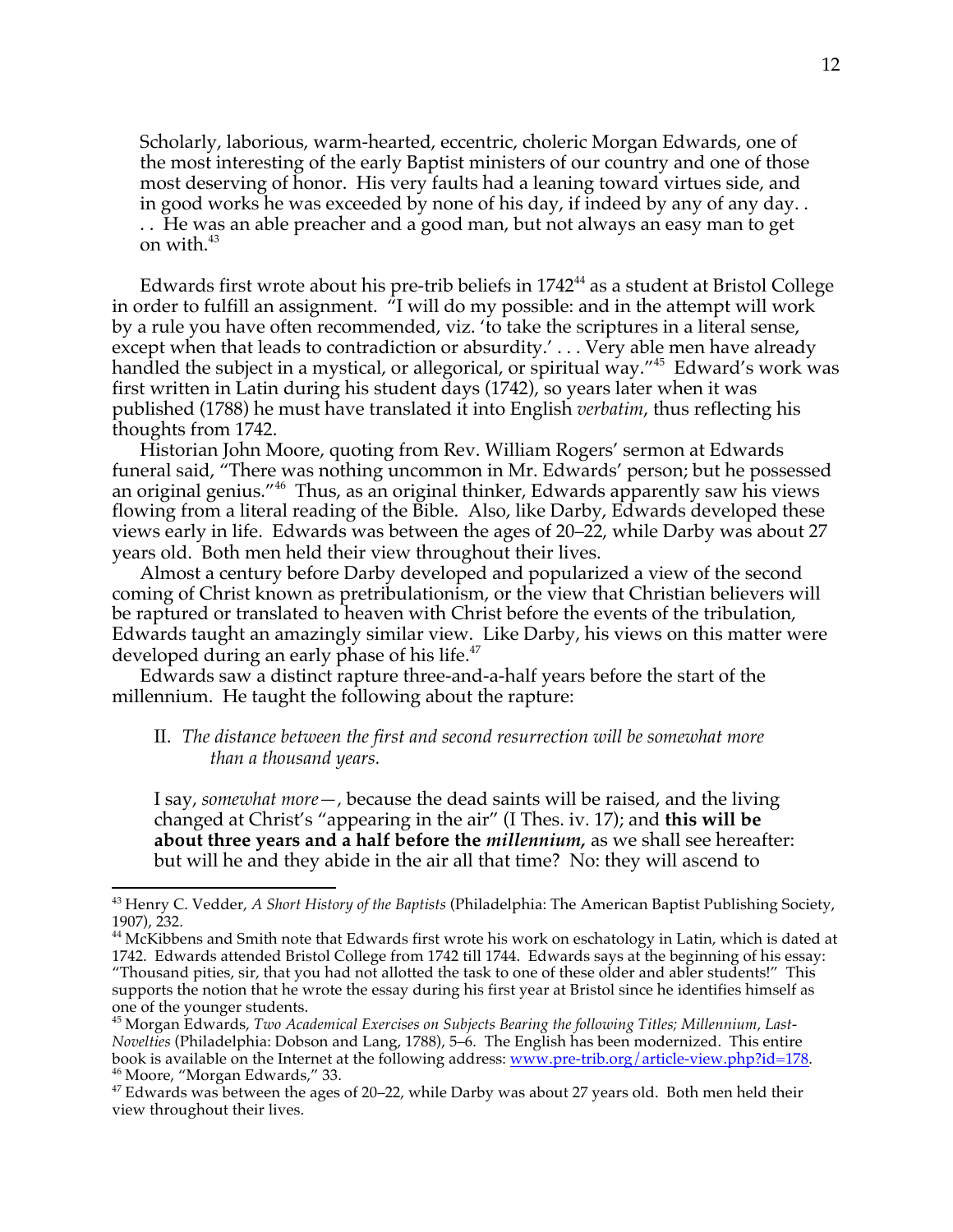paradise, or to some one of those many "mansions in the father's house" (John xiv. 2), and **disappear during the foresaid period of time.** The design of this retreat and disappearing will be to judge the risen and changed saints; for "now the time is come that judgment must begin," and that will be "at the house of God" (I Pet. iv. 17).<sup>48</sup>

Edwards makes three key points that are consistent with modern pretribulationism. First, he clearly separates the rapture from the second coming by an interval of threeand-a-half years. Second, he uses modern pre-trib rapture verses (1 Thessalonians 4:17 and John 14:2) to describe the rapture and support his view. Third, he believed the judgment seat of Christ (rewarding) for believers will occur in heaven while the tribulation is raging on earth, as is common in contemporary pretribulationism.

The main difference between modern pretribulationism and Edwards is the time interval of three-and-a-half years between the rapture and the second coming, instead of seven. As was noted earlier,<sup>49</sup> Jonathan Burnham has pointed out that Darby held to a three and a half year tribulation until 1845. However, this does not mean that Edwards was a midtribulationist, since it appears that he believed the total length of the tribulation was three and a half years.

Edwards reiterates his pretribulational stance when he says:

5. Another event previous to the *Millennium* will be the appearing of the son of man in the clouds, coming to raise the dead saints and change the living, and to catch them up to himself, and then withdraw with them, as observed before.50 This event will come to pass when Antichrist be arrived at Jerusalem in his conquest of the world; and about three years and a half before his killing the witnesses and assumption of godhead. $51$ 

It is clear that Edwards separates the rapture and the second coming as seen from the following statements:

8. The last event, and the event that will usher in the *millennium*, will be, the coming of Christ from paradise to earth, with all the saints he had taken up thither (about three years and a half before) to justify, against the accuser of the brethren; and to settle their future businesses and rewards.<sup>52</sup>

. . . millions and millions of saints will have been on earth from the days of the first Adam, to the coming of the second Adam. All these will Christ bring with him. The place where they will alight is the "mount of Olives, which is before Jerusalem on the east." Zech. xiv, 4.<sup>53</sup>

Of interest is the fact that Edwards penned 140 handwritten sermons that were never published.<sup>54</sup> Other than his historical writings and ecclesiastical helps, his essay on Bible prophecy was his only other published work. It is significant that this essay,

<sup>&</sup>lt;sup>48</sup> Emphasis added. Edwards, *Two Academical Exercises*, 7.<br><sup>49</sup> See footnote 17.<br><sup>50</sup> Compare with page 7.<br><sup>51</sup> Edwards, *Two Academical Exercises*, 21.<br><sup>52</sup> Edwards, *Two Academical Exercises*, 24.<br><sup>53</sup> Edwards, *Two A*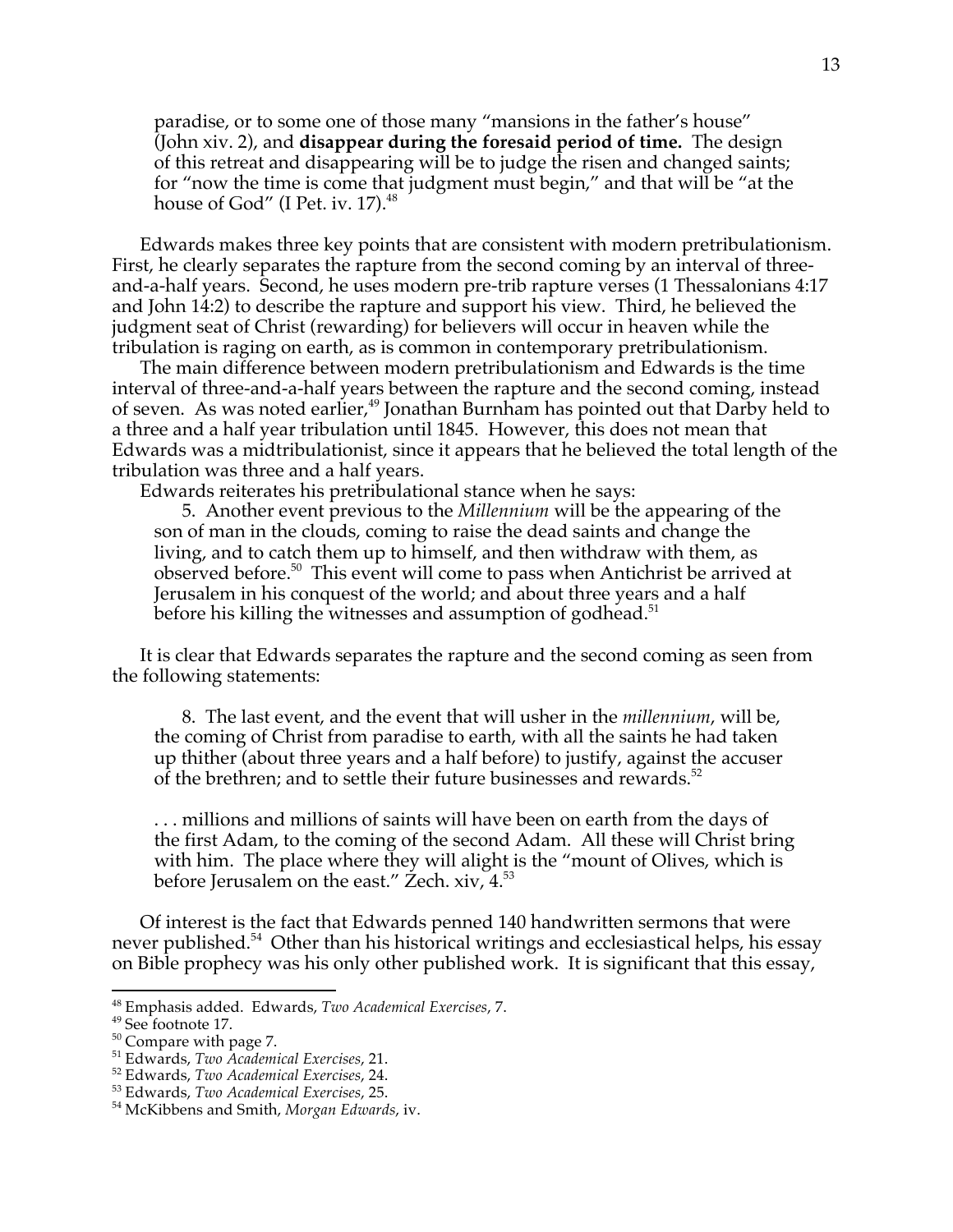written as a young man, was published and not something else from his later, more mature ministry. This evidences that as an older man he was still interested in the importance of the Lord's return. Thomas McKibbens and Kenneth Smith tell us that during 1788 (the same year that Edward's book containing the rapture was published) "he began to lecture again throughout the Middle Colonies,  $\dots$  The lectures were probably based upon subjects contained in two books published in 1788, *Res Sacrae: An Academical Exercise Composed in Latin in the Year 1742; and Now Translated into English* and *Two Academical Exercises on the Subjects Bearing the Following Titles; Millennium and Last-Novelties*."55

Such a preaching tour would indicate that Edward's pretribulationism was likely spread to some extent throughout Baptists, at least in the Middle Colonies. However, Baptists were not numerous in the earliest days of America,<sup>56</sup> so it likely had a limited impact. Also, the book only went through one printing, demonstrating that there was not great demand. Nevertheless, Edwards' work on Bible prophecy did have some circulation and exposed some early Americans to many of the ideas that would come to dominate Evangelicalism a century later.

Edward's book on the rapture was essentially lost as far as any popular, public knowledge of it. It came to light in the 1990s in order to satisfy a challenge made by Pre-trib opponent John Bray who promised to pay \$500.00 to anyone "who will furnish me with a documented statement by anybody (in a sermon, article or commentary) in any country, published BEFORE LÁCUNZA'S TIME," which would be 1812.<sup>57</sup> Bray acknowledged that the Edwards material satisfied his challenge and on March 21, 1995 he mailed a \$500.00 check to an individual who showed him Edward's book.<sup>58</sup>

Edward's pre-Darby rapture statements are increasingly recognized by the scholarly world. Burnham in his Oxford University Ph. D. thesis said, "Darby was certainly not the first theologian to advance pretribulational premillennialism. As a recent study has revealed, Morgan Edwards, the founder of Brown University in Rhode Island, has articulated the concept during the eighteenth century, well before Darby and contemporaries."<sup>59</sup>

This writer searched about a dozen of the leading libraries in the United Kingdom in person and could not find a single copy of Edward's book.<sup>60</sup> Not even the British Library had a copy. Further, this writer searched the online catalogues of every library

<sup>&</sup>lt;sup>55</sup> McKibbens and Smith*, Morgan Edwards,* 51.<br><sup>56</sup> William Henry Allison, "Baptist Councils in America: A Historical Study of Their Origin and the Principles of their Development," (PhD thesis, University of Chicago, 1906), 20–6. <sup>57</sup> John L. Bray, *The Origin of the Pre-Tribulation Rapture Teaching* (Lakeland, FL: John L. Bray Ministry,

<sup>1982), 31.</sup> Lacunza is a reference to the Jesuit Priest Manual de Lacunza (1731–1801), who wrote under the pseudonym of Juan Josafat Ben-Ezra, a converted Jew, *The Coming of Messiah in Glory and Majesty*, Translated from The Spanish, with a preliminary Discourse, by The Rev. Edward Irving, A. M., 2 vols. (London: L. B. Seeley and Son, 1827).

<sup>58</sup> John L. Bray, *Morgan Edwards and the Pre-Tribulation Rapture Teaching (1788)* (Lakeland, FL: John L. Bray

Ministry, 1995), 15.<br><sup>59</sup> Burnham, "The Controversial Relationship," 129.

 $^{60}$  Libraries personally searched in the U. K. include the following: The British Library in London, The Bodleian Library in Oxford, The Cambridge University Library, Kings College in London, The Queens College in London, The University of London Library, The University of Wales, Lampeter, The New College Library at the University of Edinburgh, The University of Glasgow in Scotland, Trinity College in Dublin Ireland. Not even Bristol Baptist College where Edwards attended had a copy of his book on eschatology. However, with the help of the librarian at the University of Wales, Lampeter, we were able to locate a copy at the Scottish National Library in Edinburgh on microfilm. Thus, it may still be true that there is not an actual copy of the book in the libraries of the entire U. K.